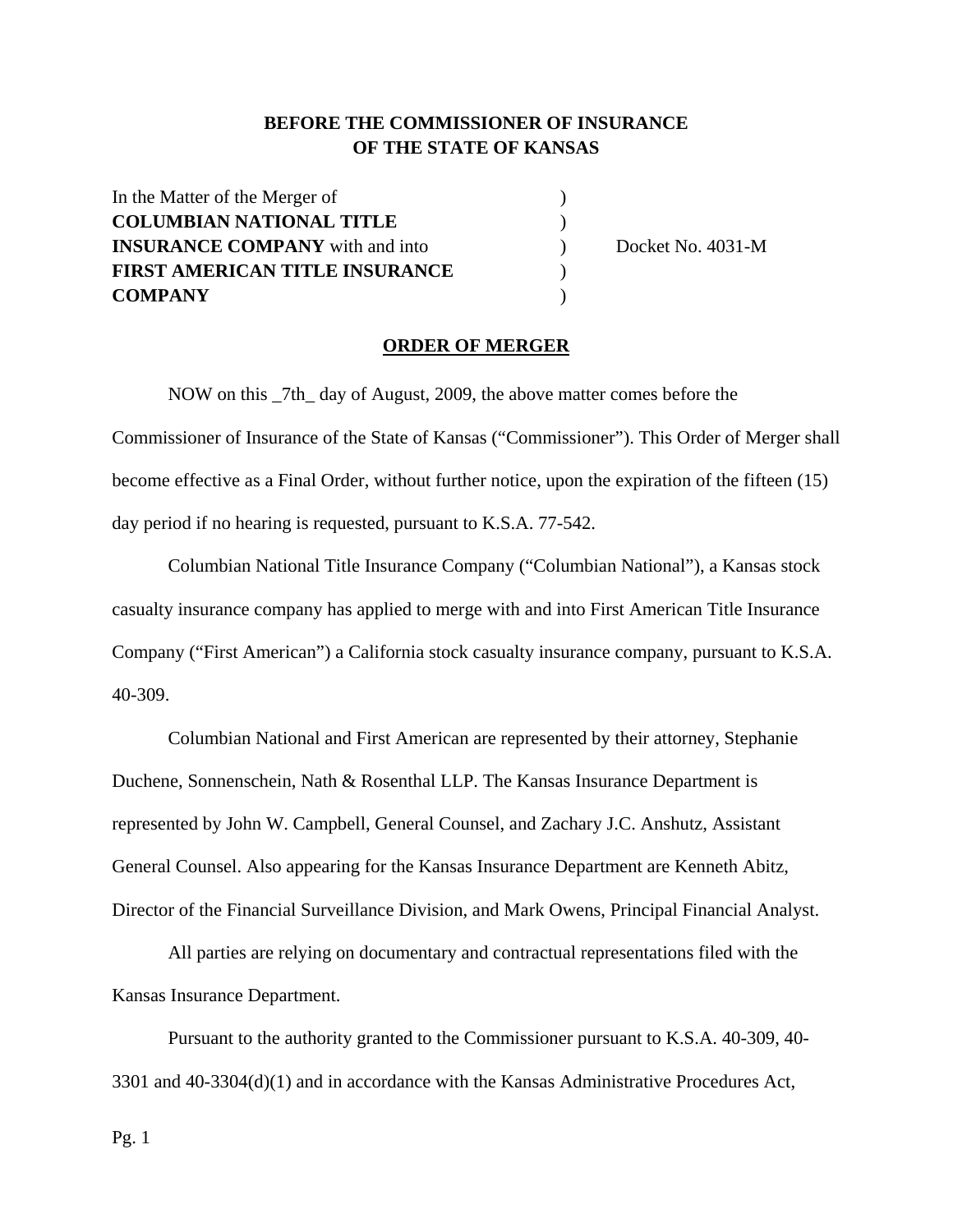K.S.A. 77-501, *et seq.,* the Commissioner hereby asserts the following findings of fact, conclusions of law, and orders, as follows:

#### **FINDINGS OF PUBLIC INTEREST AND POLICY**

The purpose of filing the Agreement was to obtain the approval of the Kansas Insurance Department for the proposed merger of Columbian National with and into First American. The terms and conditions of the proposed merger are fully set forth in the Agreement and Plan of Merger.

Significant documents have been reviewed by representatives of the Financial Surveillance Division and the Legal Division of the Kansas Insurance Department, and the Commissioner of Insurance has had the benefit of their technical expertise and advice.

The Applicants have submitted the various Exhibits in the merger filing, including, but not limited to, a Notice of Merger, Merger Endorsement, a Certificate of Assumption, an Agreement and Plan of Merger of Columbian National into First American, minutes of special meetings of the board of directors and shareholders of Columbian National and First American, actuarial opinions, assumption certificate and financial statements.

The staff of the Kansas Insurance Department has inspected and reviewed the contents of the Agreement and related documents and found that the filing of the Agreement and related documents are in accordance with K.S.A. 40-309 and that the Agreement and related documents have provided all of the information required under Kansas law to enable the Commissioner of Insurance to render a decision on the proposed Agreement of Merger.

## **FINDINGS OF FACT AND CONCLUSION OF LAW**

1. Columbian National is a stock fire and casualty insurance company organized and operating pursuant to the provisions of Article 9 of the Kansas Insurance Code, with its statutory office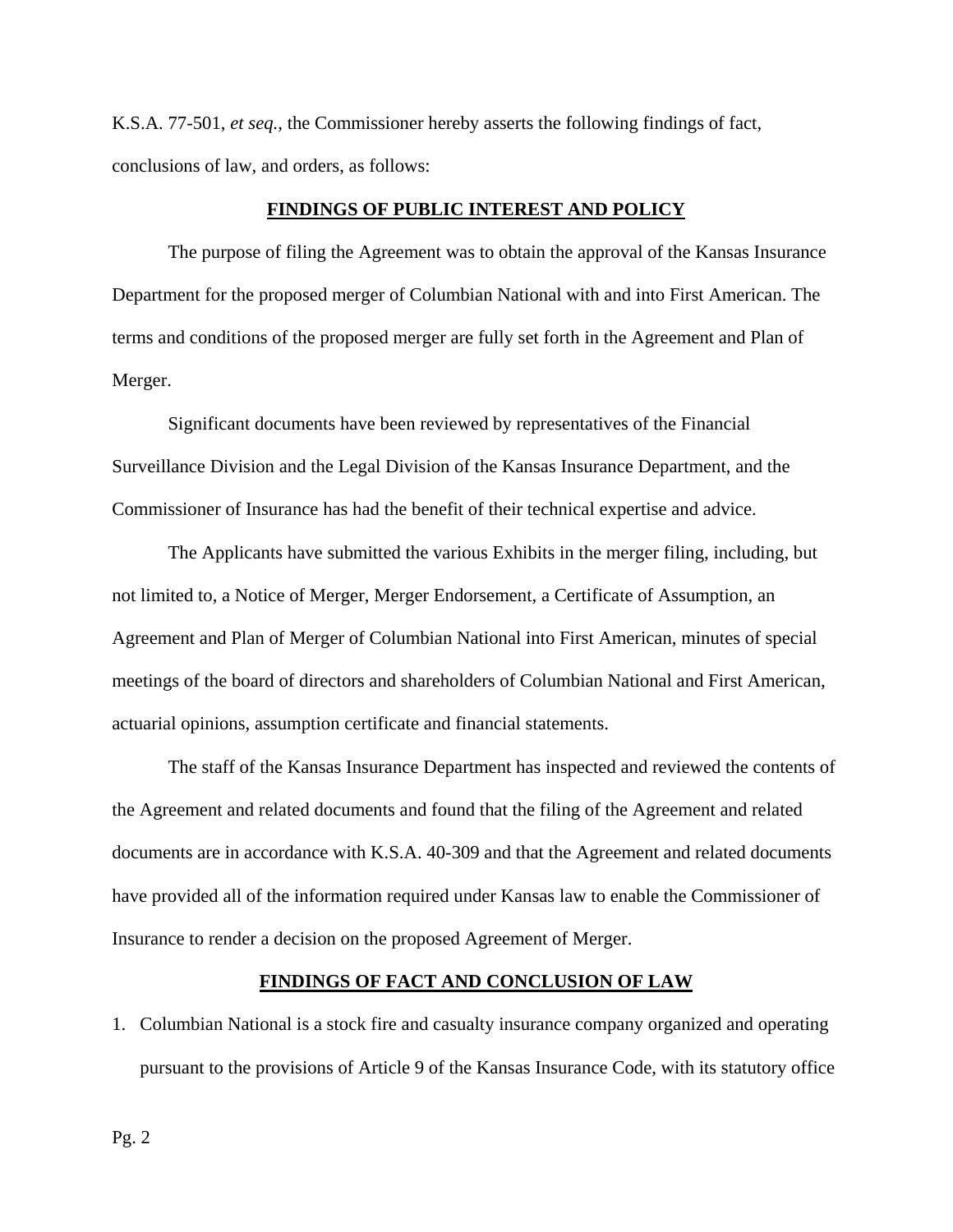located in Topeka, Kansas. Columbian National has been authorized to transact business in Kansas since August 28, 1978.

- 2. First American is a stock fire and casualty insurance company organized and operating pursuant to the provisions of Article 9 of the Kansas Insurance Code, with its statutory office located in Santa Ana, California. First American has been authorized to transact business in Kansas since October 20, 2008.
- 3. Pursuant to K.S.A. 40-3304, an agreement to merge with any domestic insurance company shall file with the Commissioner of Insurance a statement containing the information required by K.S.A. 40-3304.
- 4. Pursuant to K.S.A. 40-309, an insurance company of this state may merge with any other company of any other state engaged in like business and having similar corporate powers. Columbian National and First American are engaged in like business and have similar corporate powers.
- 5. K.S.A. 40-309 will be applied in this matter. First American and any person or entities which directly or indirectly control First American are exempt from filing a Form A in accordance with K.S.A. 40-3304(e).
- 6. Pursuant to K.S.A. 40-309, on May 13, 2009 a resolution was adopted by the Board of Directors of Columbian National and First American to effect the merger of Columbian National and First American. On May 13, 2009, the shareholders of Columbian National approved a resolution.
- 7. Columbian National and First American filed an executed copy of the Agreement and Plan of Merger with the Kansas Insurance Department on June 2, 2009.
- 8. The Agreement and Plan of Merger is in compliance with the provisions of K.S.A. 40-309.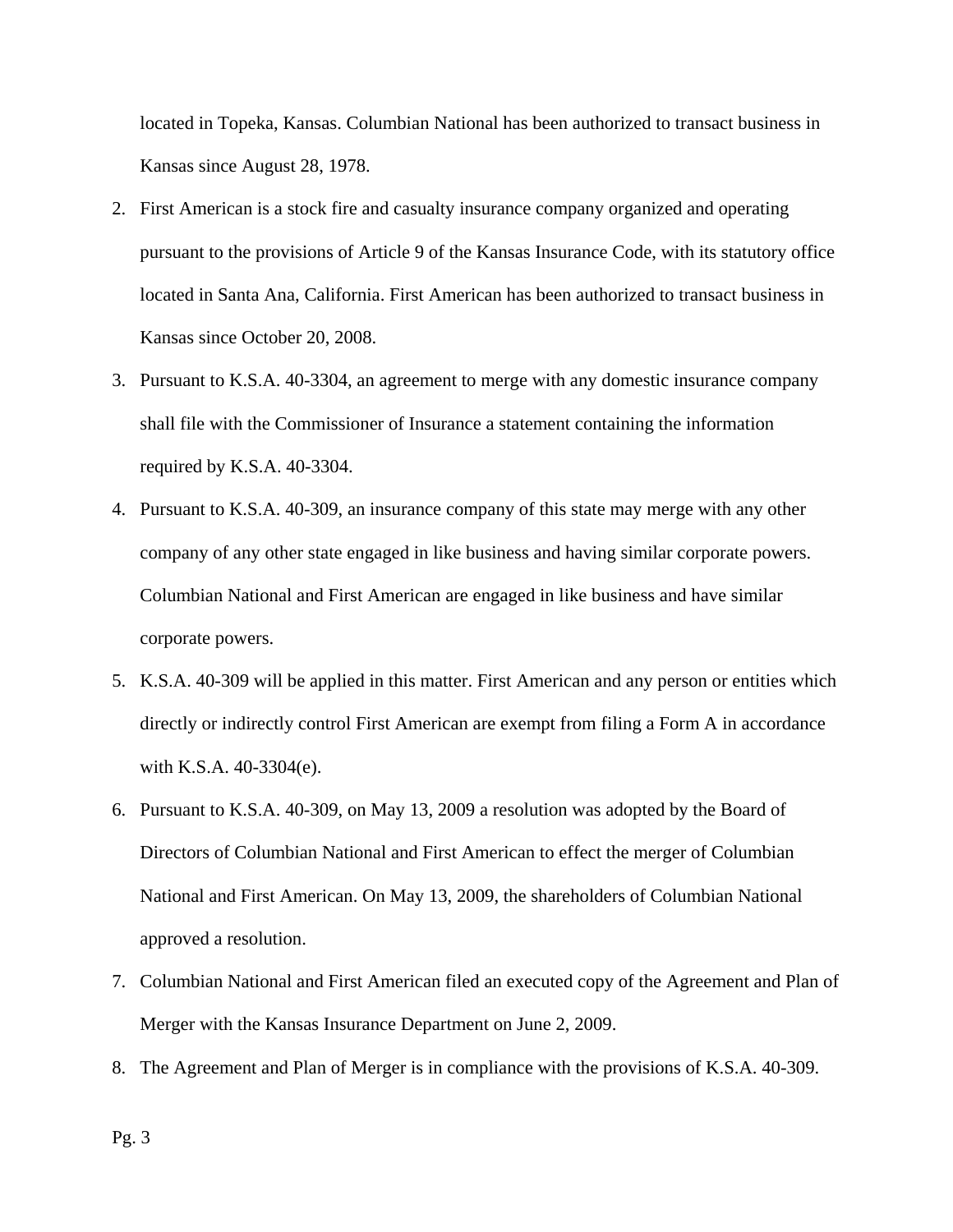- 9. Columbian National has submitted all necessary materials to the Kansas Insurance Department in connection with the proposed merger; and
- 10. The merger has been approved by the unanimous consent of the stockholders of Columbian National.
- 11. Based on the information submitted and the representations of Columbian National, the merger of Columbian National with and into First American is not made for the purpose of and will not have the effect of changing or influencing control of First American.

## **IT IS THEREFORE ORDERED BY THE COMMISSIONER OF INSURANCE THAT:**

- 1. The merger between Columbian National with and into First American is hereby approved effective June 30, 2009, provided that within sixty days of the date of this Order, the merger is effected and all appropriate documents are filed with the Kansas Insurance Department.
- 2. First American shall be exempt from the application of the formal filing and approval requirements of K.S.A. 40-3304 as it may be deemed to apply to the merger of Columbian National with and into First American.
- 3. In conjunction with this Order, the Kansas Certificate of Authority of Columbian National shall be cancelled by the Commissioner.
- 4. The Commissioner retains jurisdiction over the subject matter of this proceeding and over the parties for the purpose of entering such further Order or Orders as may be deemed appropriate.

## **NOTICE OF RIGHTS**

Columbian National is entitled to a hearing pursuant to K.S.A. 77-537, the Kansas Administrative Procedure Act. If Columbian National desires a hearing, the company must file a written request for a hearing with: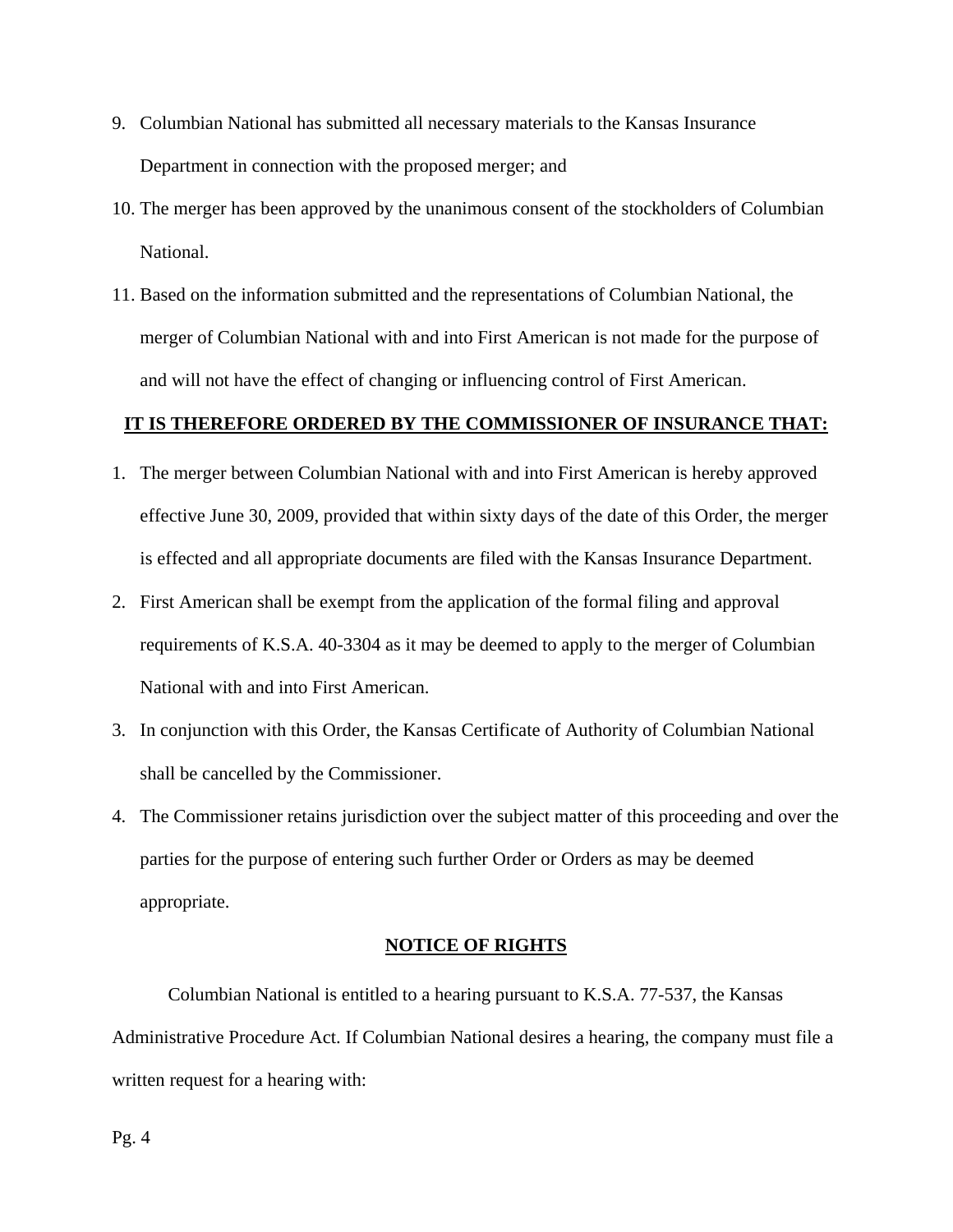John W. Campbell, General Counsel Kansas Insurance Department 420 S.W.  $9<sup>th</sup>$  Street Topeka, Kansas 66612

This request must be filed within fifteen (15) days from the date of service of this Order.

If Columbian National requests a hearing, the Kansas Insurance Department will notify the company of the time and place of the hearing and information on the procedures, right of representation, and other rights of parties relating to the conduct of the hearing, before

commencement of the same.

If a hearing is not requested in the time and manner stated above, the Order shall become effective as a Final Order upon the expiration of time for requesting a hearing, pursuant to K.S.A. 77-613. In the event that Columbian National files a petition for judicial review, pursuant to K.S.A. 77-613(e), the agency officer to be served on behalf of the Kansas Insurance Department is:

 John W. Campbell, General Counsel Kansas Insurance Department 420 S.W.  $9<sup>th</sup>$  Street Topeka, Kansas 66612

# **IT IS SO ORDERED THIS \_7th\_\_ DAY OF AUGUST, 2009 IN THE CITY OF TOPEKA, COUNTY OF SHAWNEE, STATE OF KANSAS.**



 $\angle$ s/ Sandy Praeger $\angle$  Sandy Praeger COMMISSIONER COMMISSIONER OF Insurance

 $\angle$ s/ John W. Campbell John W. Campbell General Counsel